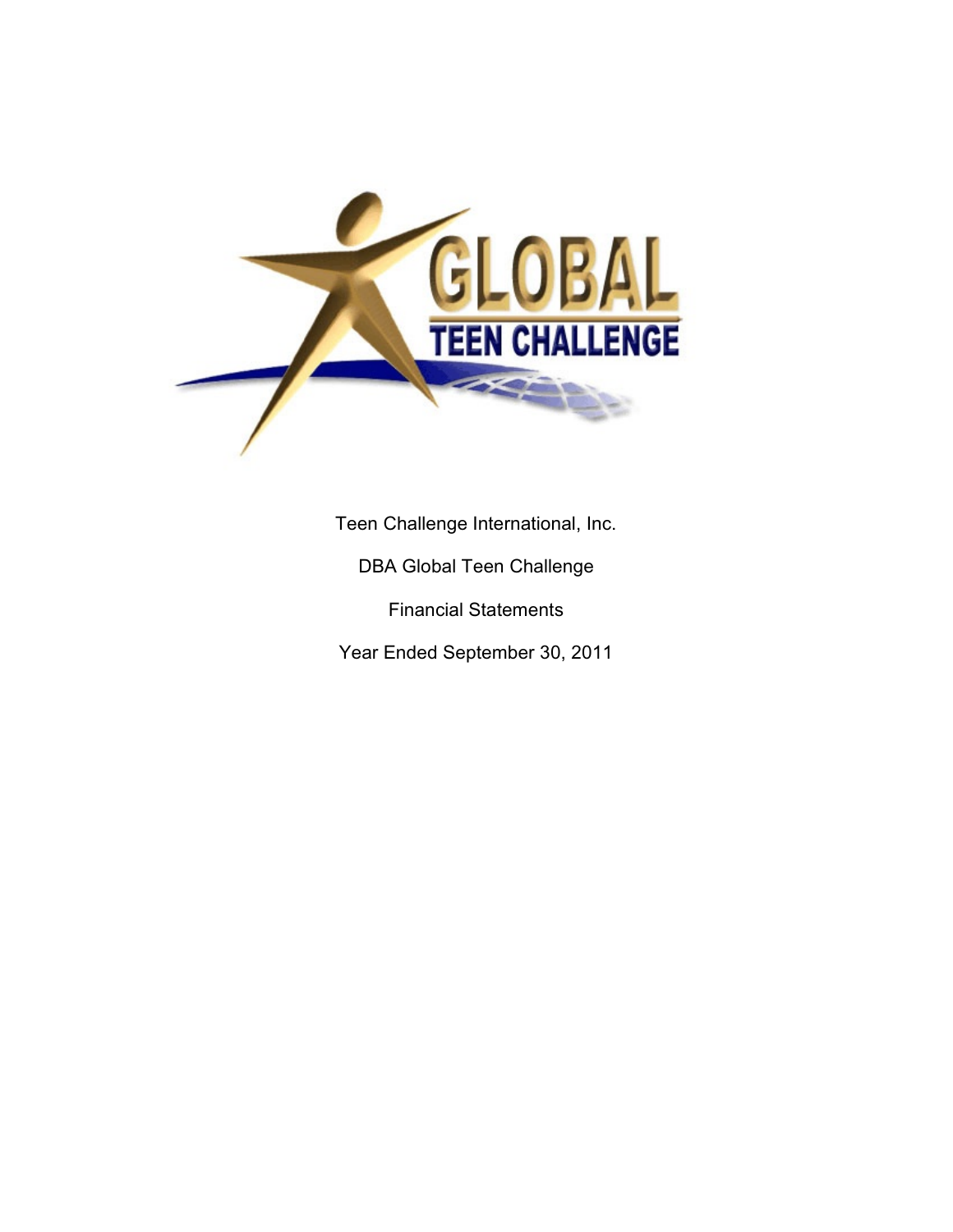## TEEN CHALLENGE INTERNATIONAL, INC. FOR THE YEAR ENDED SEPTEMBER 30, 2011

# TABLE OF CONTENTS

|                                        | <b>PAGE</b> |
|----------------------------------------|-------------|
| Independent Auditor's Report           |             |
| <b>Financial Statements</b>            |             |
| <b>Statement of Financial Position</b> | 2           |
| <b>Statement of Activities</b>         | 3           |
| <b>Statement of Cash Flows</b>         | 4           |
| Notes to the Financial Statements      | 5           |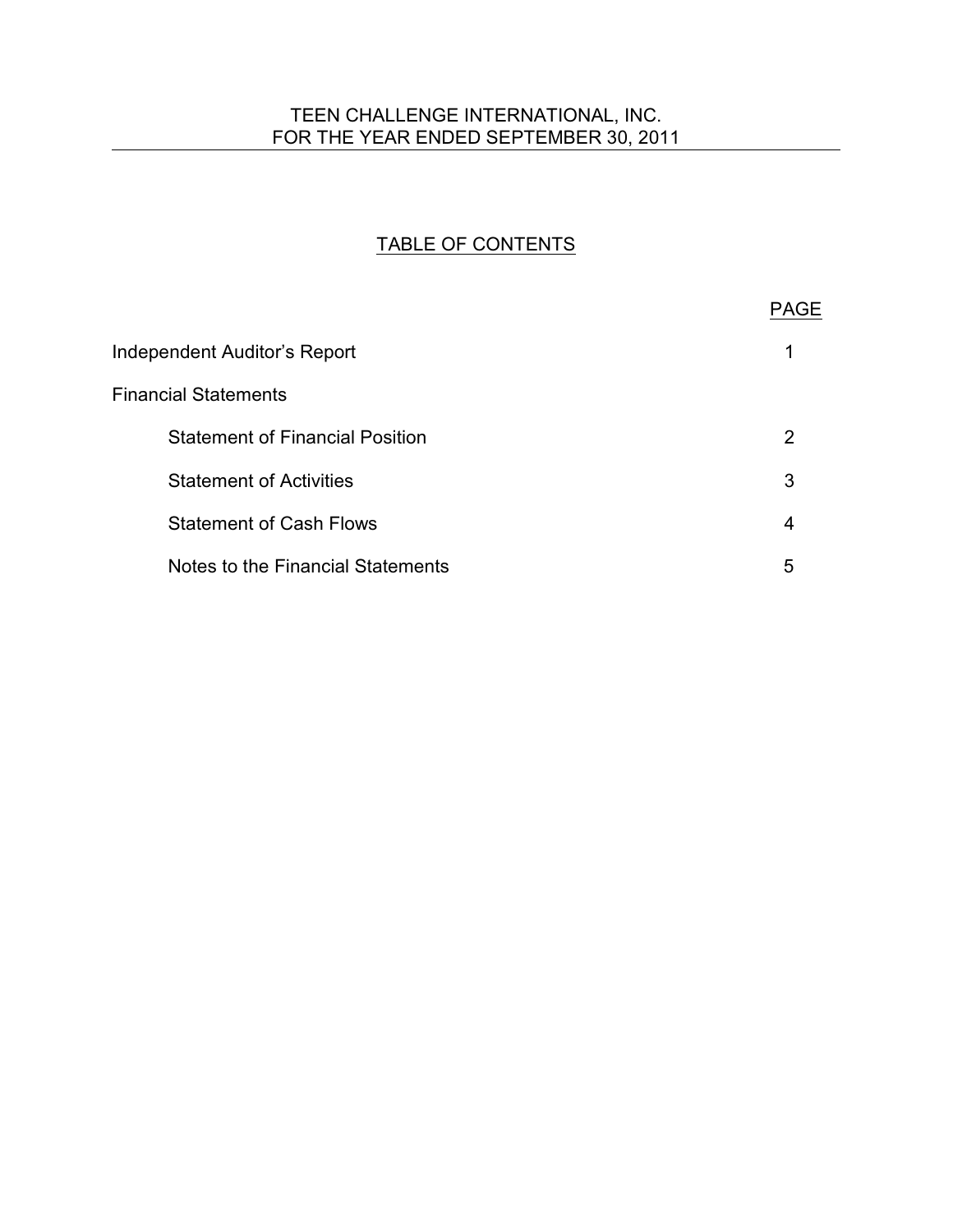

 $(706) 576 - 4900$ (888) 510-4900 FAX (706) 617-6907

September 21, 2012

## **INDEPENDENT AUDITOR'S REPORT**

To the Board of Directors Teen Challenge International, Inc.

We have audited the accompanying statement of financial position of Teen Challenge International, Inc. (a nonprofit organization) as of September 30, 2011, and the related statements of activities and cash flows for the year then ended. These financial statements are the responsibility of the Organization's management. Our responsibility is to express an opinion on these financial statements based on our audit.

We conducted our audit in accordance with auditing standards generally accepted in the United States of America. Those standards require that we plan and perform the audit to obtain reasonable assurance about whether the financial statements are free of material misstatement. An audit includes examining, on a test basis, evidence supporting the amounts and disclosures in the financial statements. An audit also includes assessing the accounting principles used and significant estimates made by management, as well as evaluating the overall financial statement presentation. We believe that our audit provides a reasonable basis for our opinion.

In our opinion, the financial statements referred to above present fairly, in all material respects, the financial position of Teen Challenge International, Inc. as of September 30, 2011, and the changes in its net assets and its cash flows for the year then ended in conformity with accounting principles generally accepted in the United States of America.

Behar, Beid, Melton, Brawn & Taylor, CPAs

Behar, Reid, Melton, Brown & Taylor, CPAs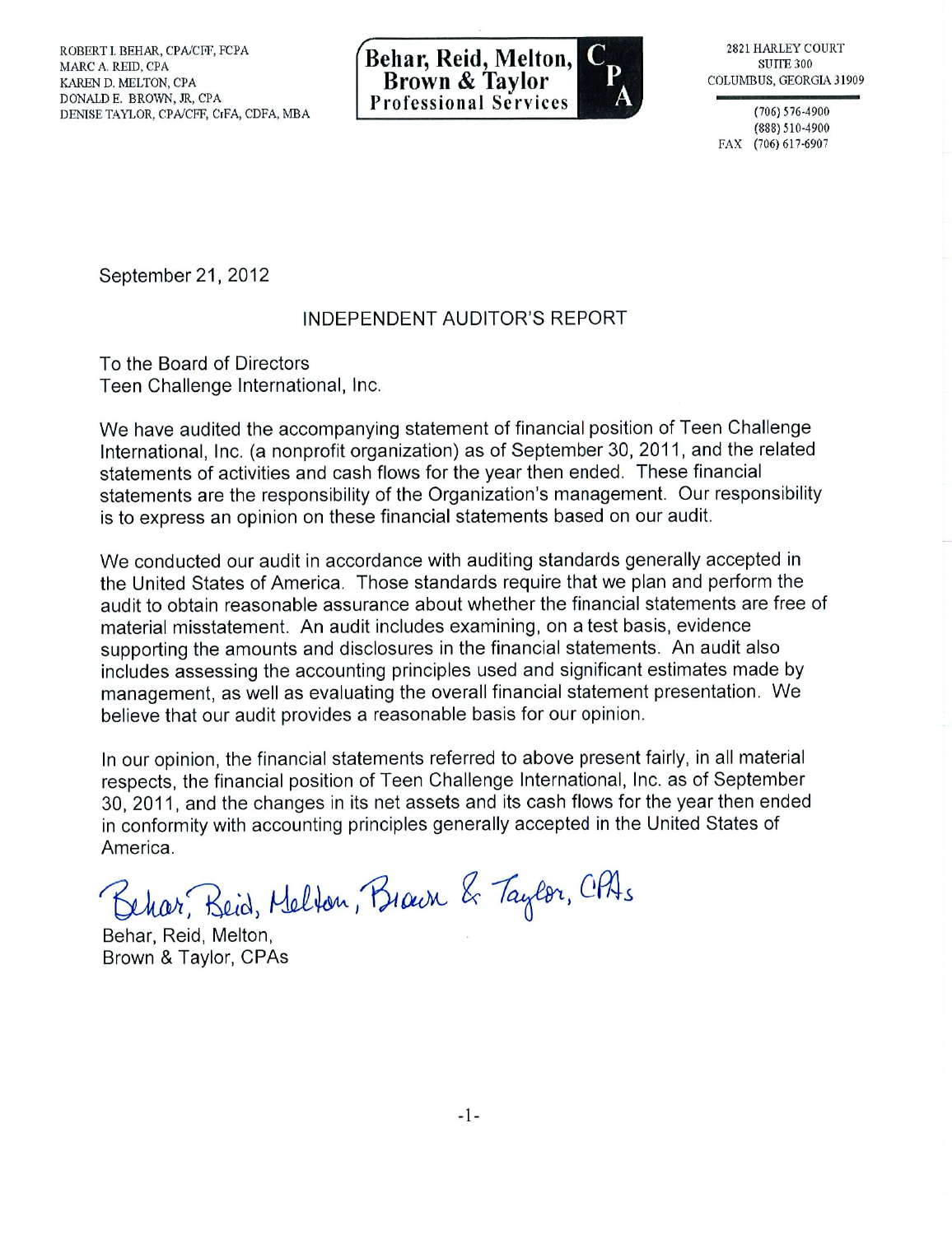## TEEN CHALLENGE INTERNATIONAL, INC. STATEMENT OF FINANCIAL POSITION SEPTEMBER 30, 2011

ASSETS

| <b>CURRENT ASSETS</b>                   |                           |            |
|-----------------------------------------|---------------------------|------------|
| Cash and Cash Equivalents               | $\boldsymbol{\mathsf{S}}$ | 475,939    |
| <b>Accounts Receivable</b>              |                           | 236        |
| <b>Accounts Receivable, Affiliates</b>  |                           | 48,155     |
| <b>Prepaid Expenses</b>                 |                           | 5,759      |
| Inventory                               |                           | 1,073      |
| <b>Total Current Assets</b>             |                           | 531,162    |
|                                         |                           |            |
| PROPERTY AND EQUIPMENT                  |                           |            |
| <b>Furniture</b>                        |                           | 9,491      |
| Equipment                               |                           | 21,442     |
| Total                                   |                           | 30,933     |
| Less: Accumulated Depreciation          |                           | (14, 881)  |
| Net Property and Equipment              |                           | 16,052     |
| <b>TOTAL ASSETS</b>                     | \$                        | 547,214    |
|                                         |                           |            |
|                                         |                           |            |
| <b>LIABILITIES AND NET ASSETS</b>       |                           |            |
| <b>CURRENT LIABILITIES</b>              |                           |            |
| <b>Accounts Payable</b>                 | \$                        | 6,269      |
| Note Payable, Line of Credit            |                           | 232,000    |
| <b>Total Current Liabilities</b>        |                           | 238,269    |
|                                         |                           |            |
| <b>NET ASSETS</b>                       |                           |            |
| Unrestricted                            |                           | (205, 200) |
| <b>Temporarily restricted</b>           |                           | 514,145    |
| <b>Total Net Assets</b>                 |                           | 308,945    |
| <b>TOTAL LIABILITIES AND NET ASSETS</b> | \$                        | 547,214    |
|                                         |                           |            |

The accompanying notes are an integral part of these financial statements.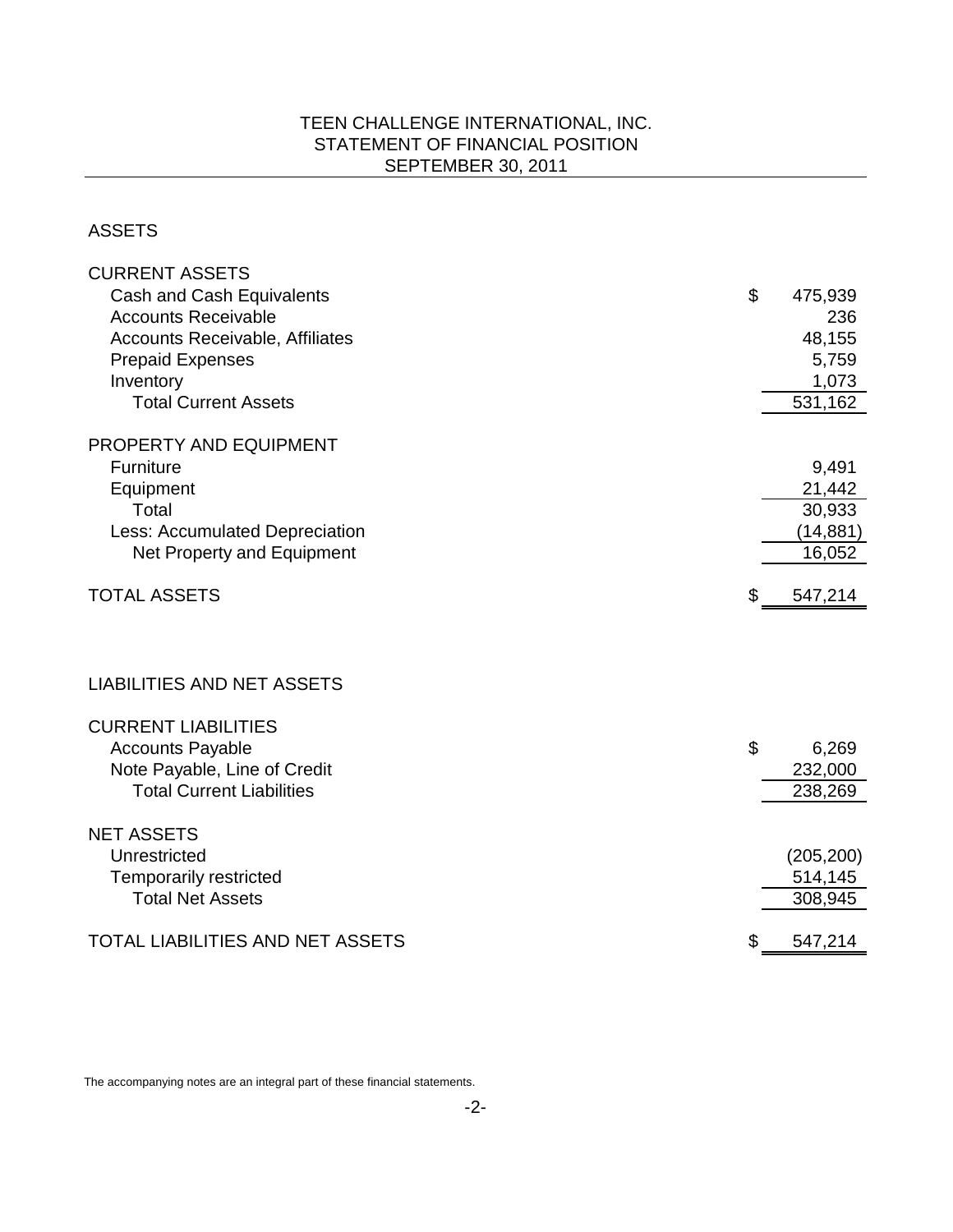## TEEN CHALLENGE INTERNATIONAL, INC. STATEMENT OF ACTIVITIES FOR THE YEAR ENDED SEPTEMBER 30, 2011

|                                               |                    |              | Temporarily Permanently |           |
|-----------------------------------------------|--------------------|--------------|-------------------------|-----------|
|                                               | Unrestricted       | Restricted   | Restricted              | Total     |
| <b>SUPPORT AND REVENUE</b>                    |                    |              |                         |           |
| Support                                       | \$<br>2,804,334 \$ | 1,123,927 \$ | $-0 - $$                | 3,928,261 |
| Revenue                                       |                    |              |                         |           |
| Royalty Income                                | 13,260             | $-0-$        | $-0-$                   | 13,260    |
| Book Sales, net of cost                       | 458                | -0-          | -0-                     | 458       |
| Investment Income                             | 4,957              | -0-          | -0-                     | 4,957     |
| <b>Net Assets Released from Restrictions:</b> |                    |              |                         |           |
| <b>Satisfaction of Usage Restrictions</b>     | 932,771            | (932,771)    | -0-                     | -0-       |
|                                               |                    |              |                         |           |
| TOTAL SUPPORT AND REVENUE                     | 3,755,780          | 191,156      | -0-                     | 3,946,936 |
| <b>EXPENSES</b>                               |                    |              |                         |           |
| <b>Program Service</b>                        | 3,747,507          | -0-          | -0-                     | 3,747,507 |
| <b>Management and General</b>                 | 76,916             | -0-          | -0-                     | 76,916    |
| <b>Fund Raising</b>                           | 8,357              | -0-          | -0-                     | 8,357     |
| <b>TOTAL EXPENSES</b>                         | 3,832,780          | $-0-$        | -0-                     | 3,832,780 |
|                                               |                    |              |                         |           |
| <b>CHANGE IN NET ASSETS</b>                   | (77,000)           | 191,156      | -0-                     | 114,156   |
| NET ASSETS AT BEGINNING OF YEAR               | (128, 200)         | 322,989      | -0-                     | 194,789   |
| NET ASSETS AT END OF YEAR                     | $(205, 200)$ \$    | 514,145 \$   | $-0-$ \$                | 308,945   |

The accompanying notes are an integral part of these financial statements.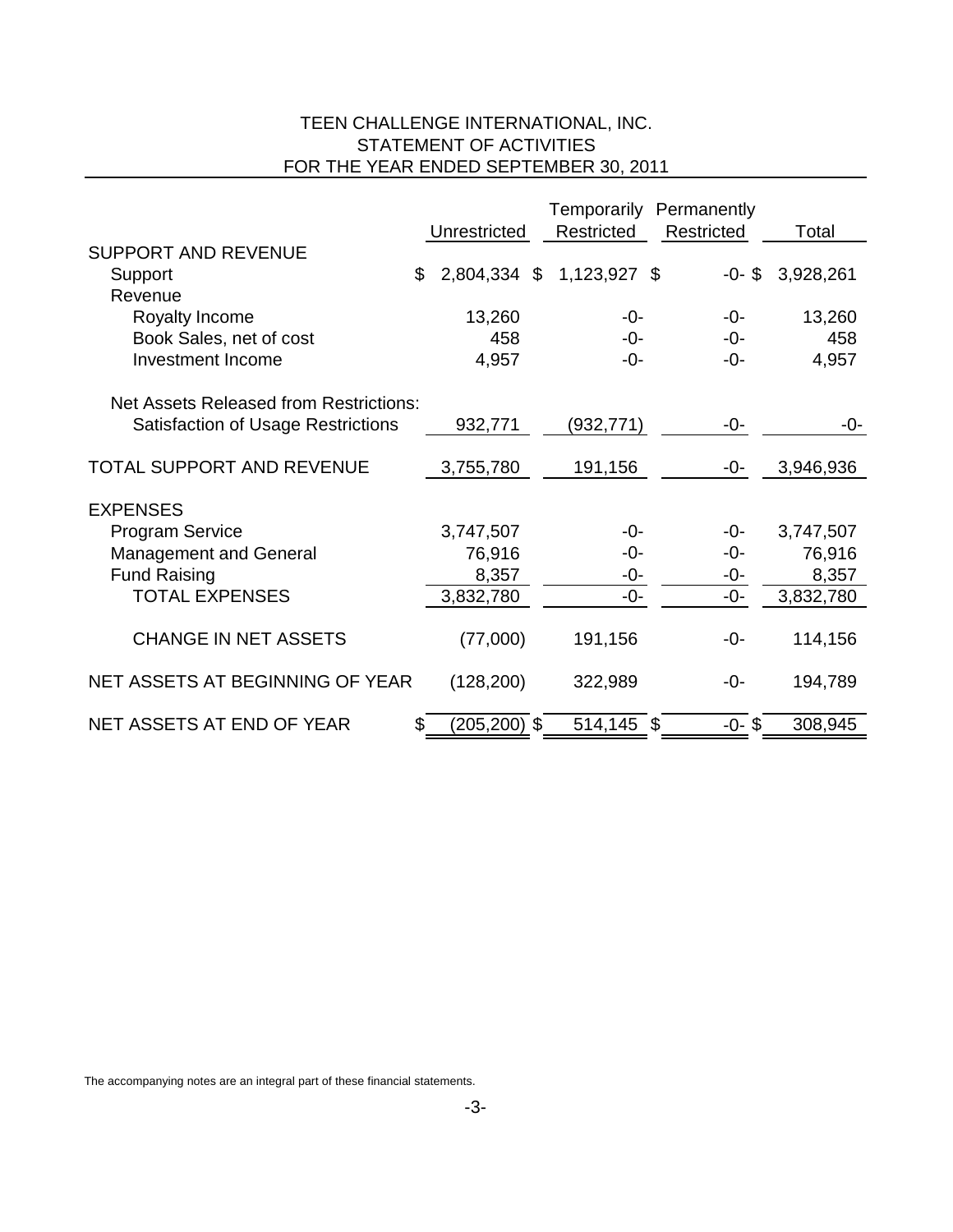## TEEN CHALLENGE INTERNATIONAL, INC. STATEMENT OF CASH FLOWS FOR THE YEAR ENDED SEPTEMBER 30, 2011

| CASH FLOWS FROM OPERATING ACTIVITIES                                          |               |
|-------------------------------------------------------------------------------|---------------|
| Change in net assets                                                          | \$<br>114,156 |
| Adjustments to reconcile change in net assets to                              |               |
| net cash provided by operating activities:                                    |               |
| Depreciation                                                                  | 4,833         |
| Changes in operating assets & liabilities:                                    |               |
| (Increase) Decrease in Accounts Receivable                                    | (26, 648)     |
| (Increase) Decrease in Prepaid Expenses                                       | 642           |
| (Increase) Decrease in Inventory                                              | 107           |
| Increase (Decrease) in Accounts Payable                                       | 1,173         |
| Increase (Decrease) in Accrued Expenses                                       | (346)         |
| NET CASH PROVIDED BY OPERATING ACTIVITIES                                     | 93,917        |
|                                                                               |               |
| <b>CASH FLOWS FROM INVESTING ACTIVITIES</b>                                   |               |
| Loan Repayments from Affiliated Organizations<br><b>Purchase of Furniture</b> | 18,765        |
|                                                                               | (1, 975)      |
| <b>Purchase of Equipment</b><br>NET CASH PROVIDED BY INVESTING ACTIVITIES     | (4,500)       |
|                                                                               | 12,290        |
| <b>CASH FLOWS FROM FINANCING ACTIVITIES</b>                                   |               |
| Proceeds from Notes Payable, Line of Credit                                   | 98,000        |
| Repayment of Note Payable, Line of Credit                                     | (40,000)      |
| NET CASH PROVIDED BY FINANCING ACTIVITIES                                     | 58,000        |
|                                                                               |               |
| <b>INCREASE IN CASH AND CASH EQUIVALENTS</b>                                  | 164,207       |
| CASH AND CASH EQUIVALENTS, BEGINNING OF YEAR                                  | 311,732       |
|                                                                               |               |
| CASH AND CASH EQUIVALENTS, END OF YEAR                                        | \$<br>475,939 |
|                                                                               |               |
| SUPPLEMENTAL DISCLOSURE OF CASH FLOW INFORMATION                              |               |
| Interest paid during the year                                                 | \$<br>9,881   |
| Income taxes paid during the year                                             | \$<br>$-0-$   |

The accompanying notes are an integral part of these financial statements.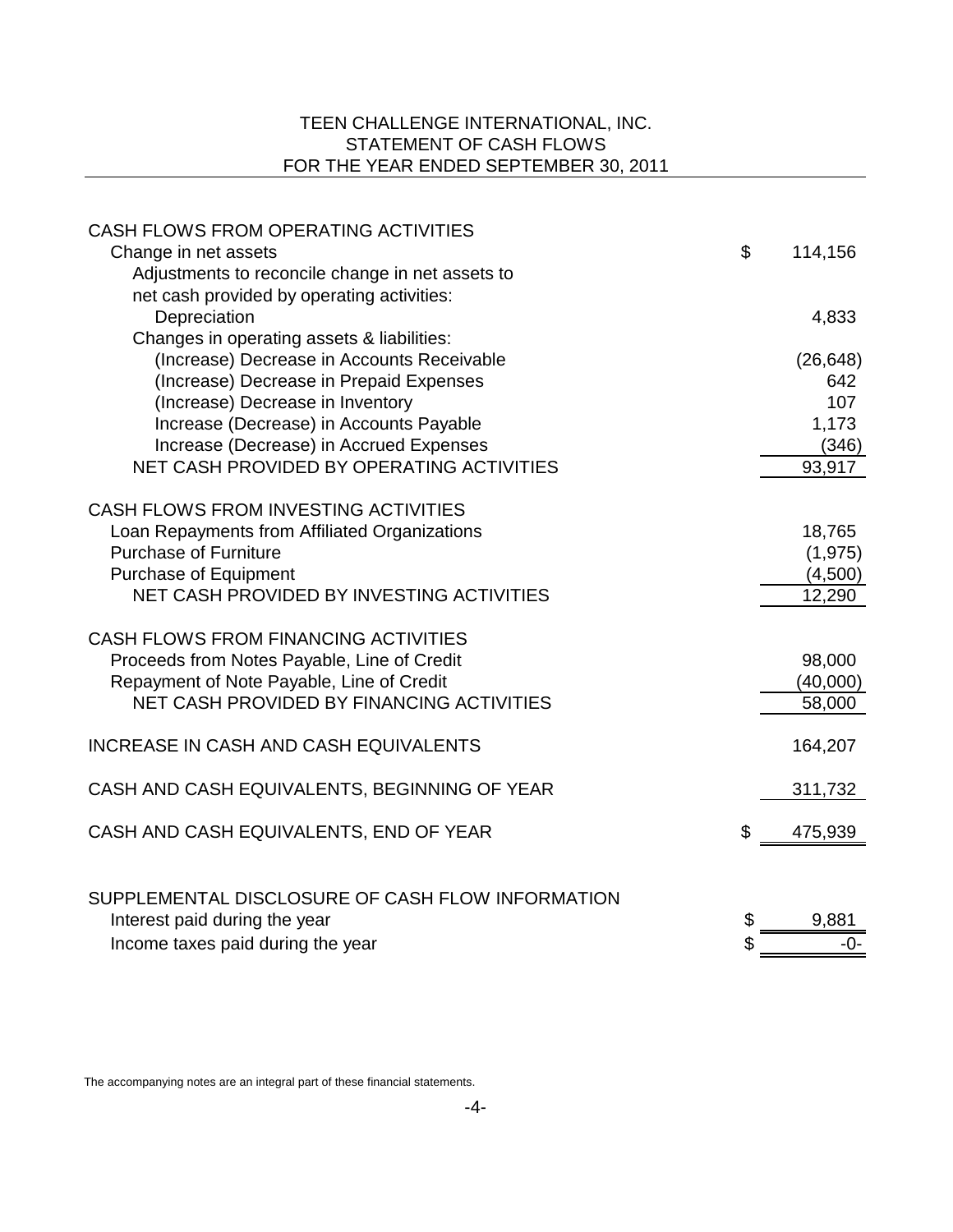## NOTE A - NATURE OF ACTIVITIES AND SIGNIFICANT ACCOUNTING POLICIES

### Nature of Activities

Teen Challenge International, Inc. (the "Organization"), also known as Global Teen Challenge, is a Florida nonprofit corporation established during March 1995. Its purpose is to receive and administer funds and operate exclusively for religious, charitable, scientific, literary, and educational purposes within the meaning of Section 501(c)(3) of the Internal Revenue Code. Among these purposes is pioneering new Teen Challenge Centers globally, training Teen Challenge workers, and promoting communication and fellowship between Teen Challenge Centers throughout the world. The purpose of Teen Challenge Centers can generally be described as follows, which is consistent with their mission statement:

To assist in the development and implementation of Teen Challenge programs worldwide.

The organization is committed to serving a wide variety of people in diverse cultural and economic settings who suffer emotional, spiritual, and physical needs that result from conditions beyond their personal control. Recognizing this diversity of conditions, the organization will respect the cultural and religious preferences of the peoples and countries it assists, and will never use religious persuasion or a profession of faith as a factor in distributing aid to needy people.

## Promises to Give

Contributions are recognized when the donor makes a promise to give to the Organization that is, in substance, unconditional. Contributions that are restricted by the donor are reported as increases in unrestricted net assets if the restrictions expire in the fiscal year in which the contributions are recognized. All other donor-restricted contributions are reported as increases in temporarily or permanently restricted net assets depending on the nature of the restrictions. When a restriction expires, temporarily restricted net assets are reclassified to unrestricted net assets. The organization uses the allowance method to determine uncollectible unconditional promises receivable. The allowance is based on management's analysis of specific promises made and no allowance was deemed necessary for the year ended September 30, 2011.

## Contributed Services

Contributed services are recognized if the services received (a) create or enhance nonfinancial assets or (b) require specialized skills that are provided by individuals possessing those skills and would typically need to be purchased if not provided by donation. Other volunteer services that do not meet these criteria are not recognized in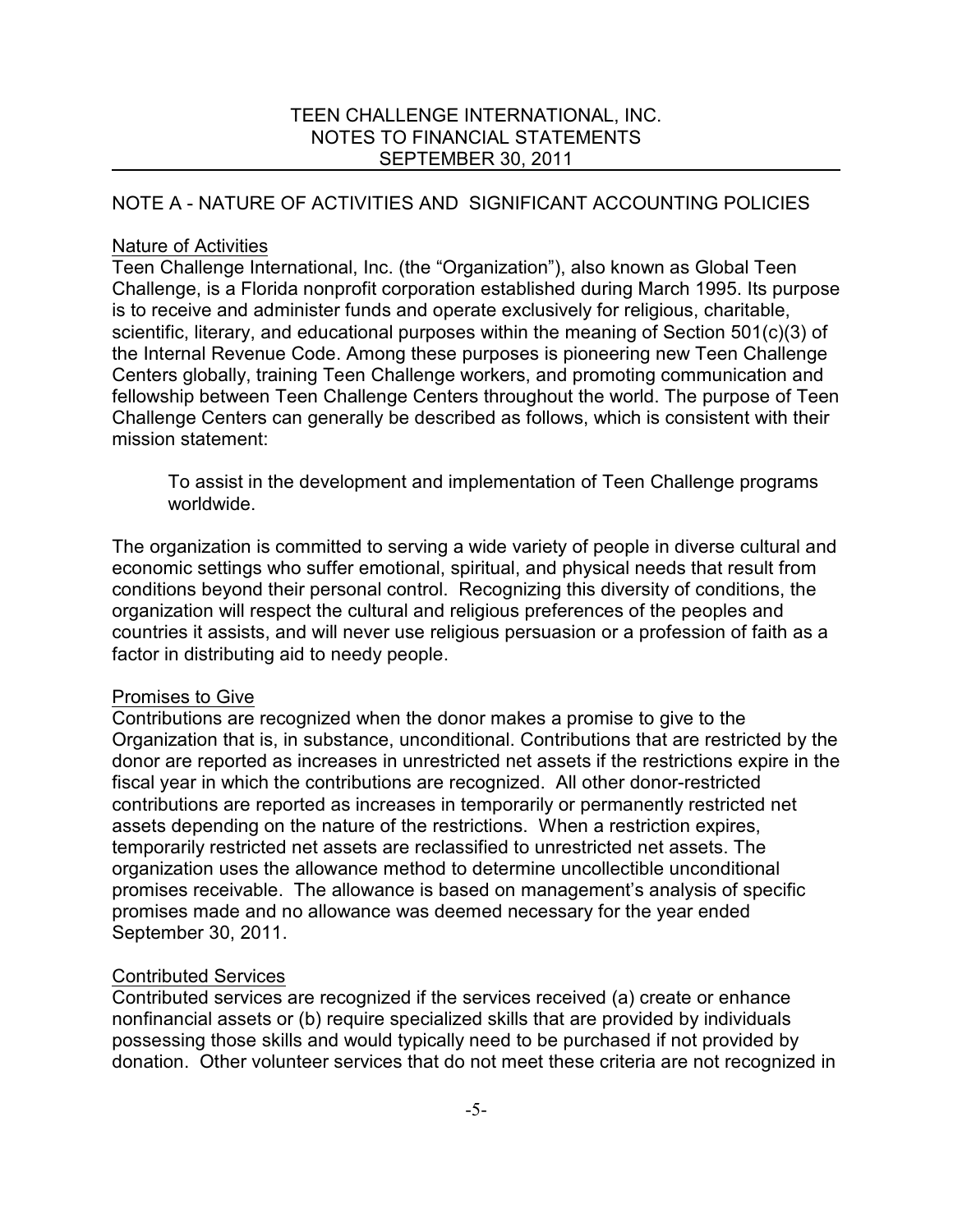the financial statements, as there is no objective basis of deriving their value. During the year ended September 30, 2011, contributed services received by the Organization that met this criteria totaled \$2,449,816, and have been recorded as part of "support" and "program expenses" in the accompanying statement of activities.

#### **Estimates**

The preparation of financial statements in conformity with generally accepted accounting principles requires management to make estimates and assumptions that affect certain reported amounts and disclosures. Accordingly, actual results could differ from those estimates.

#### Income Taxes

Teen Challenge International, Inc. is exempt from federal income taxes under section 501(c)(3) of the Internal Revenue Code and therefore has made no provision for federal income taxes in the accompanying financial statements. In addition, Teen Challenge International, Inc. has been determined by the Internal Revenue Service not to be a "private foundation" within the meaning of Section 509(a) of the Internal Revenue Code.

#### Financial Statement Presentation

The Organization is required to report information regarding its financial position and activities according to three classes of net assets: unrestricted net assets, temporarily restricted net assets, and permanently restricted net assets.

#### Donated Property

The Organization recognizes donations of real and personal property at their estimated fair values. The Organization receives assistance in the form of rent free usage of facilities. This rent free usage totaled \$94,500 during the year ended September 30, 2011, and has been recorded as part of "support" and "program expenses" in the accompanying statement of activities.

#### Cash and Cash Equivalents

For purposes of the statement of cash flows, the Organization considers all highly liquid investments available for current use with an initial maturity of three months or less to be cash equivalents. At September 30, 2011 there was \$347,307 in deposits not FDIC or SIPC insured.

#### Inventory

Inventory is recorded at cost and consists of books held for resale.

#### Fair Value of Financial Instruments:

The fair value of financial instruments is determined by reference to various market data and other valuation techniques, as appropriate. The Organization believes that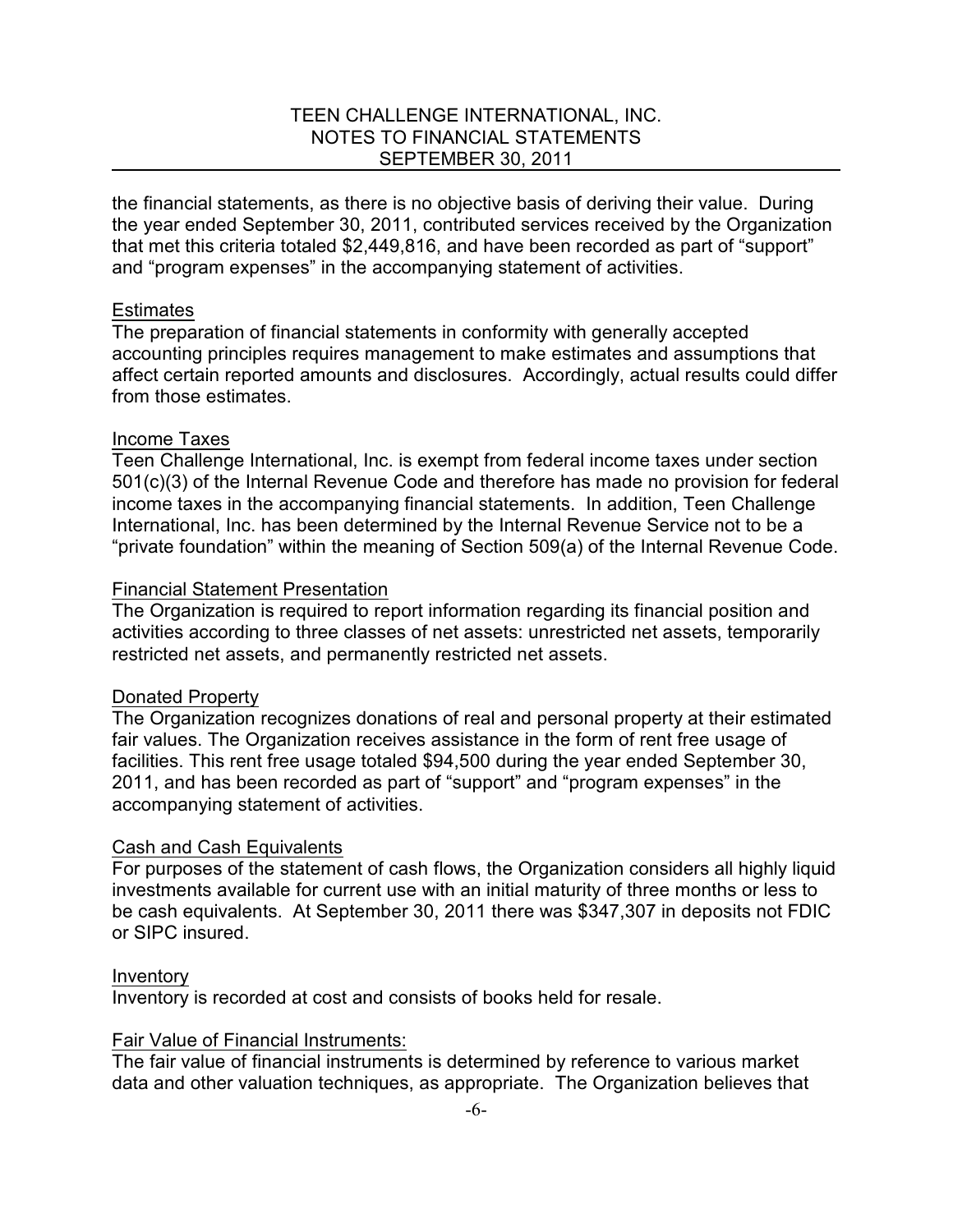the fair value of financial instruments, including cash and cash equivalents, accounts and notes receivable, notes payable and accounts payable and accrued liabilities, approximates their recorded value due primarily to the short-term nature of their maturities.

### Property and Equipment

It is the Organization's policy to capitalize property and equipment over \$500. Lesser amounts are expensed. Purchased property and equipment is capitalized at cost. Donations of property and equipment are recorded as contributions at their estimated fair value. Such donations are reported as unrestricted contributions unless the donor has restricted the donated asset to a specific purpose. Assets donated with explicit restrictions regarding their use and contributions of cash that must be used to acquire property and equipment are reported as restricted contributions. Absent donor stipulations regarding how long those donated assets must be maintained, the Organization reports expirations of donor restrictions when the donated or acquired assets are placed in service as instructed by the donor. The Organization reclassifies temporarily restricted net assets to unrestricted net assets at that time. Property and equipment are depreciated using the straight-line method.

### Functional Allocation of Expenses

The costs of providing the various programs and other activities have been summarized on a functional basis in the statement of activities. Accordingly, certain costs have been allocated among the programs and supporting services benefitted.

## NOTE B - RELATED PARTY TRANSACTIONS

The Organization's president currently serves as the president of the Teen Challenge of Florida, Inc. ("TCF"). During the year ended September 30, 2011, the Organization made payments of \$7,141 to TCF for reimbursements of expenses and payment for services.

The Organization received rent free usage of its facilities from TCF during the year ended September 30, 2011 with a fair market value of \$94,500.

Accounts receivable, affiliates is due from various Teen Challenge organizations for expenses the Organization paid on their behalf. This is a non-interest bearing receivable and repayment is anticipated currently.